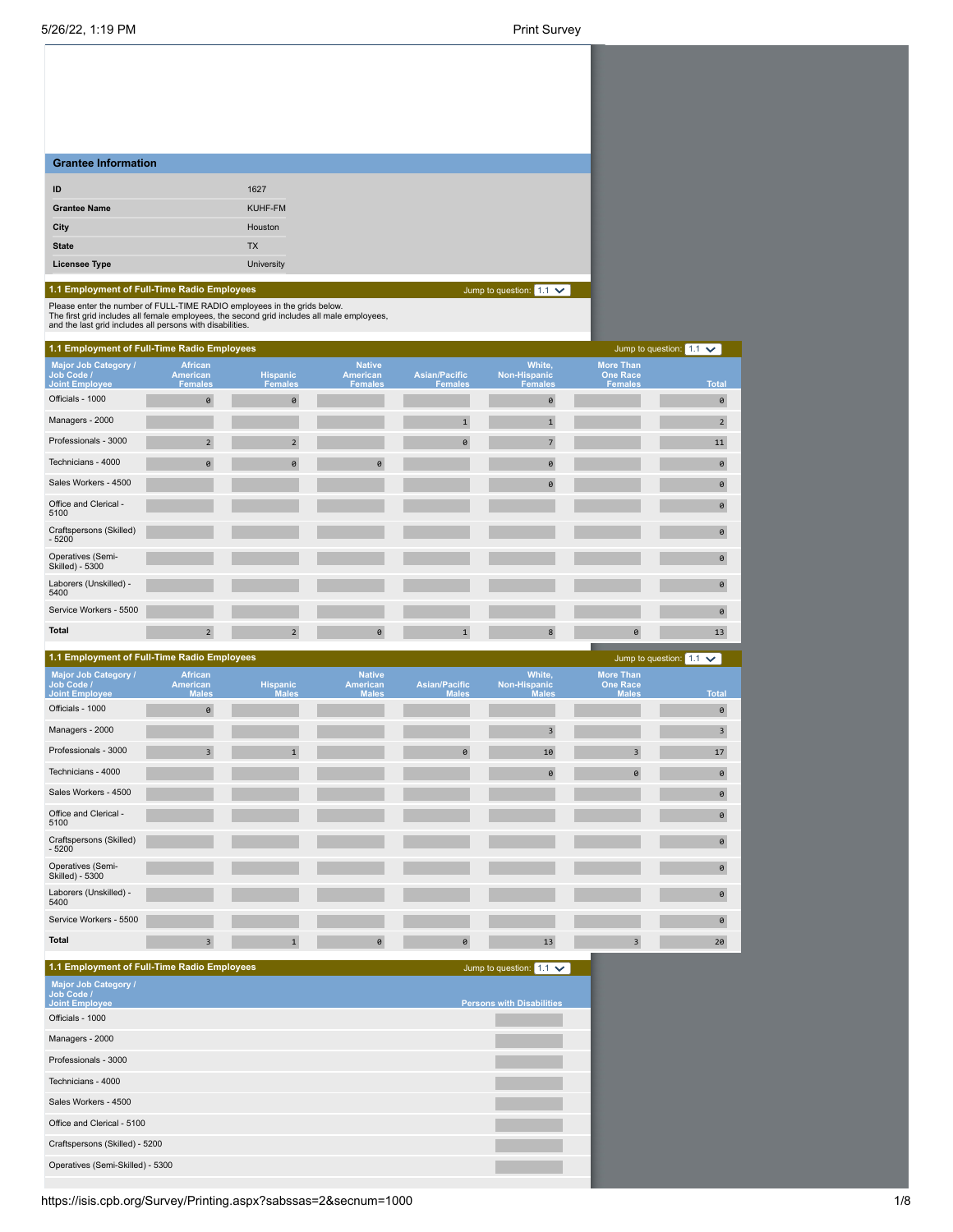| 5/26/22, 1:19 PM                                                                                                                                                                                                                                                                                                                                                                                                                                                                                                                                                                                                                                                                             |                                   |                                     |                          |                                                  |                      |                                      | <b>Print Survey</b>                           |                                     |                                                   |                   |
|----------------------------------------------------------------------------------------------------------------------------------------------------------------------------------------------------------------------------------------------------------------------------------------------------------------------------------------------------------------------------------------------------------------------------------------------------------------------------------------------------------------------------------------------------------------------------------------------------------------------------------------------------------------------------------------------|-----------------------------------|-------------------------------------|--------------------------|--------------------------------------------------|----------------------|--------------------------------------|-----------------------------------------------|-------------------------------------|---------------------------------------------------|-------------------|
| Laborers (Unskilled) - 5400                                                                                                                                                                                                                                                                                                                                                                                                                                                                                                                                                                                                                                                                  |                                   |                                     |                          |                                                  |                      |                                      |                                               |                                     |                                                   |                   |
| Service Workers - 5500                                                                                                                                                                                                                                                                                                                                                                                                                                                                                                                                                                                                                                                                       |                                   |                                     |                          |                                                  |                      |                                      |                                               |                                     |                                                   |                   |
| <b>Total</b>                                                                                                                                                                                                                                                                                                                                                                                                                                                                                                                                                                                                                                                                                 |                                   |                                     |                          |                                                  |                      |                                      | 0                                             |                                     |                                                   |                   |
| 1.1 Employment of Full-Time Radio Employees                                                                                                                                                                                                                                                                                                                                                                                                                                                                                                                                                                                                                                                  |                                   |                                     |                          |                                                  |                      |                                      | Jump to question: $1.1 \times$                |                                     |                                                   |                   |
| Please enter the gender and ethnicity of each<br>person with disabilities listed above (e.g. 1 African American female).                                                                                                                                                                                                                                                                                                                                                                                                                                                                                                                                                                     |                                   |                                     |                          |                                                  |                      |                                      |                                               |                                     |                                                   |                   |
| 1.2 Major Programming Decision Makers                                                                                                                                                                                                                                                                                                                                                                                                                                                                                                                                                                                                                                                        |                                   |                                     |                          |                                                  |                      |                                      | Jump to question: $1.2 \times$                |                                     |                                                   |                   |
| Please report by gender and ethnic or racial group the headcount of full-time employees having responsibility for making<br>major programming decisions. Include the station general manager if appropriate. Major programming decisions include<br>decisions about program acquisition and production, program development, on-air program scheduling, etc. This item should<br>result in a double-counting of some full-time employees; employees having the responsibility for making major<br>programming decisions should be included in the counts for this item and again,<br>by job category above, in the full-time employee Question 1.1.<br>1.2 Major Programming Decision Makers |                                   |                                     |                          |                                                  |                      |                                      | Jump to question: $1.2 \times$                |                                     |                                                   |                   |
| Of the full-time employees reported in Question 1.1, how many, including the station general manager,<br>have responsibility for making major programming decisions?                                                                                                                                                                                                                                                                                                                                                                                                                                                                                                                         |                                   |                                     |                          |                                                  |                      |                                      |                                               |                                     |                                                   |                   |
| 1.2 Major Programming Decision Makers                                                                                                                                                                                                                                                                                                                                                                                                                                                                                                                                                                                                                                                        |                                   |                                     |                          |                                                  |                      |                                      |                                               |                                     | Jump to question: $1.2 \times$                    |                   |
|                                                                                                                                                                                                                                                                                                                                                                                                                                                                                                                                                                                                                                                                                              | <b>African</b><br><b>American</b> |                                     | <b>Hispanic</b>          | <b>Native</b><br>American                        | <b>Asian/Pacific</b> |                                      | White,<br><b>Non-Hispanic</b>                 | <b>More Than</b><br><b>One Race</b> | <b>Total</b>                                      |                   |
| Female<br>Major<br>Programming<br>Decision<br>Makers                                                                                                                                                                                                                                                                                                                                                                                                                                                                                                                                                                                                                                         | $\overline{2}$                    |                                     | 0                        |                                                  | $\mathbf 1$          |                                      | $\overline{2}$                                |                                     |                                                   | 5                 |
| Male Major<br>Programming<br>Decision<br>Makers                                                                                                                                                                                                                                                                                                                                                                                                                                                                                                                                                                                                                                              | $\mathbf{1}$                      |                                     |                          |                                                  |                      |                                      | $\overline{4}$                                | $\mathbf{1}$                        |                                                   | 6                 |
| <b>Total</b>                                                                                                                                                                                                                                                                                                                                                                                                                                                                                                                                                                                                                                                                                 | 3                                 |                                     | 0                        | 0                                                | $\mathbf 1$          |                                      | 6                                             | $\mathbf{1}$                        | 11                                                |                   |
| 1.3 Employment of Part-Time Radio Employees<br><b>Major Job Category /</b>                                                                                                                                                                                                                                                                                                                                                                                                                                                                                                                                                                                                                   |                                   | <b>African</b><br>American          | <b>Hispanic</b>          | <b>Native</b><br><b>American</b>                 |                      | <b>Asian/Pacific</b>                 | White,<br>Non-Hispanic                        | <b>More Than</b>                    | Jump to question: $1.3 \times$<br><b>One Race</b> |                   |
| Job Code<br>Officials - 1000                                                                                                                                                                                                                                                                                                                                                                                                                                                                                                                                                                                                                                                                 |                                   | <b>Females</b>                      | <b>Females</b>           | Females                                          |                      | Females                              | Females                                       |                                     | <b>Females</b>                                    | <b>Total</b><br>0 |
| Managers - 2000                                                                                                                                                                                                                                                                                                                                                                                                                                                                                                                                                                                                                                                                              |                                   |                                     |                          |                                                  |                      |                                      |                                               |                                     |                                                   | 0                 |
| Professionals - 3000                                                                                                                                                                                                                                                                                                                                                                                                                                                                                                                                                                                                                                                                         |                                   |                                     |                          |                                                  | 0                    |                                      |                                               |                                     |                                                   | $\mathbf 1$       |
| Technicians - 4000                                                                                                                                                                                                                                                                                                                                                                                                                                                                                                                                                                                                                                                                           |                                   |                                     |                          |                                                  |                      |                                      |                                               |                                     |                                                   | 0                 |
| Sales Workers - 4500                                                                                                                                                                                                                                                                                                                                                                                                                                                                                                                                                                                                                                                                         |                                   |                                     |                          |                                                  |                      |                                      |                                               |                                     |                                                   | 0                 |
| Office and Clerical -<br>5100                                                                                                                                                                                                                                                                                                                                                                                                                                                                                                                                                                                                                                                                |                                   |                                     |                          |                                                  |                      |                                      |                                               |                                     |                                                   | 0                 |
| Craftspersons (Skilled)<br>$-5200$                                                                                                                                                                                                                                                                                                                                                                                                                                                                                                                                                                                                                                                           |                                   |                                     |                          |                                                  |                      |                                      |                                               |                                     |                                                   | 0                 |
| Operatives (Semi-<br>skilled) - 5300                                                                                                                                                                                                                                                                                                                                                                                                                                                                                                                                                                                                                                                         |                                   |                                     |                          |                                                  |                      |                                      |                                               |                                     |                                                   | $\pmb{\Theta}$    |
| Laborers (Unskilled) -<br>5400                                                                                                                                                                                                                                                                                                                                                                                                                                                                                                                                                                                                                                                               |                                   |                                     |                          |                                                  |                      |                                      |                                               |                                     |                                                   | $\Theta$          |
| Service Workers - 5500                                                                                                                                                                                                                                                                                                                                                                                                                                                                                                                                                                                                                                                                       |                                   |                                     |                          |                                                  |                      |                                      |                                               |                                     |                                                   | 0                 |
| <b>Total</b>                                                                                                                                                                                                                                                                                                                                                                                                                                                                                                                                                                                                                                                                                 |                                   | 0                                   | $\mathbf{1}$             |                                                  | 0                    | 0                                    | 0                                             |                                     | 0                                                 | $\mathbf{1}$      |
| 1.3 Employment of Part-Time Radio Employees                                                                                                                                                                                                                                                                                                                                                                                                                                                                                                                                                                                                                                                  |                                   |                                     |                          |                                                  |                      |                                      |                                               |                                     | Jump to question: $1.3 \times$                    |                   |
| Major Job Category /<br><b>Job Code</b>                                                                                                                                                                                                                                                                                                                                                                                                                                                                                                                                                                                                                                                      |                                   | African<br>American<br><b>Males</b> | <b>Hispanic</b><br>Males | <b>Native</b><br><b>American</b><br><b>Males</b> |                      | <b>Asian/Pacific</b><br><b>Males</b> | White,<br><b>Non-Hispanic</b><br><b>Males</b> | <b>More Than</b>                    | <b>One Race</b><br><b>Males</b>                   | <b>Total</b>      |
| Officials - 1000                                                                                                                                                                                                                                                                                                                                                                                                                                                                                                                                                                                                                                                                             |                                   |                                     |                          |                                                  |                      |                                      |                                               |                                     |                                                   | 0                 |
| Managers - 2000                                                                                                                                                                                                                                                                                                                                                                                                                                                                                                                                                                                                                                                                              |                                   |                                     |                          |                                                  |                      |                                      |                                               |                                     |                                                   | $\theta$          |
| Professionals - 3000                                                                                                                                                                                                                                                                                                                                                                                                                                                                                                                                                                                                                                                                         |                                   |                                     |                          |                                                  |                      |                                      |                                               |                                     |                                                   | $\theta$          |
| Technicians - 4000                                                                                                                                                                                                                                                                                                                                                                                                                                                                                                                                                                                                                                                                           |                                   |                                     |                          |                                                  |                      |                                      |                                               |                                     |                                                   | $\Theta$          |
| Sales Workers - 4500                                                                                                                                                                                                                                                                                                                                                                                                                                                                                                                                                                                                                                                                         |                                   |                                     |                          |                                                  |                      |                                      |                                               |                                     |                                                   | $\pmb{\Theta}$    |

Service Workers - 5500 **000 participates in the control of the control of the control of the control of the control of the control of the control of the control of the control of the control of the control of the control o Total** 0 0 0 0 0 0 0

Jump to question:  $\boxed{1.3 \times}$ 

https://isis.cpb.org/Survey/Printing.aspx?sabssas=2&secnum=1000 2/8

Office and Clerical - 5100

Operatives (Semi-skilled) - 5300

Craftspersons (Skilled) - 5200

Laborers (Unskilled) - 5400

**1.3 Employment of Part-Time Radio Employees**

0

0

0

0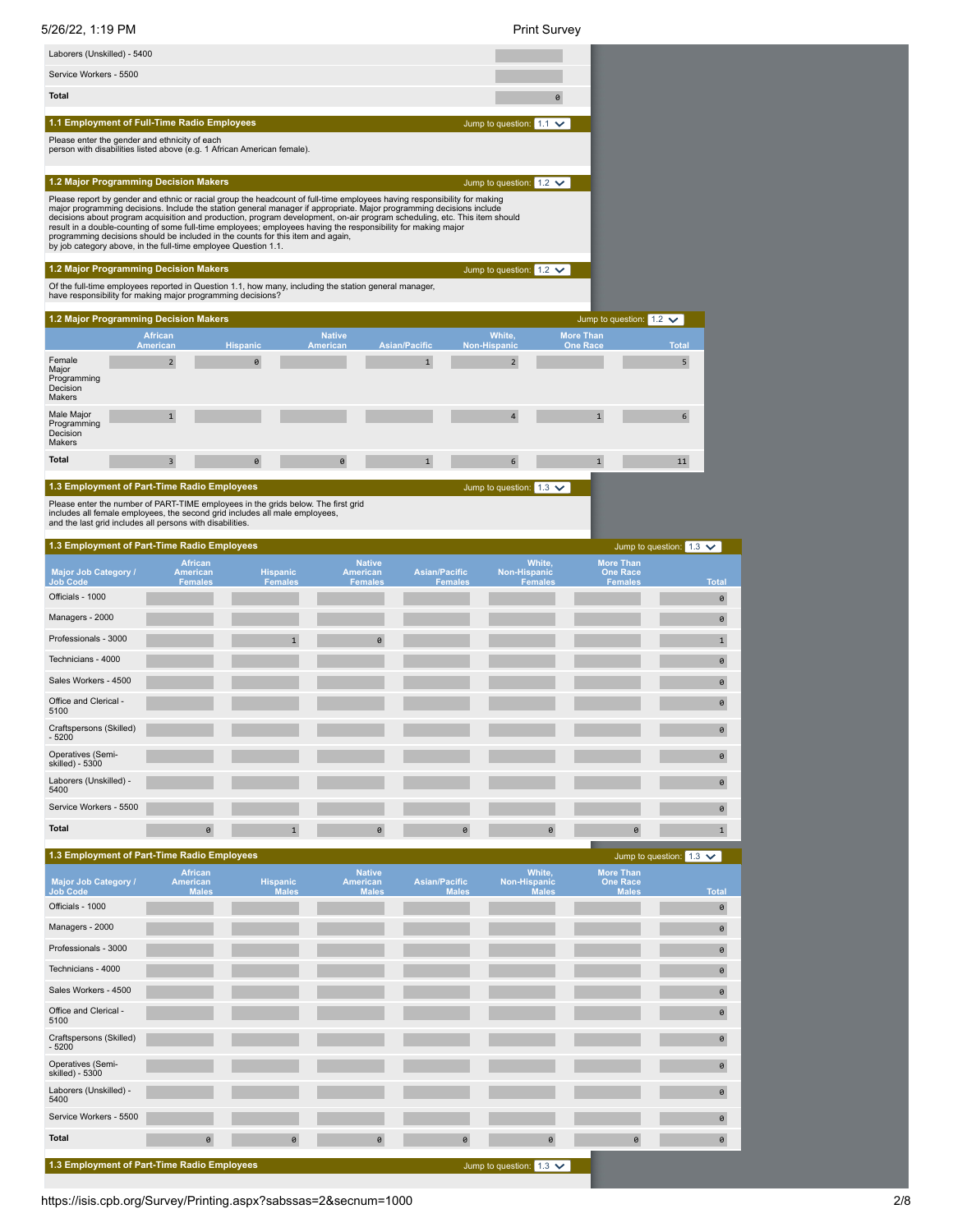5/26/22, 1:19 PM Print Survey

| Major Job Category /<br>Job Code                                                                                                                                                                                                                                                                                                                                                                                                                                                                                                                                                                                                                                                                                                                                              |                        |                            |                      | <b>Persons with Disabilities</b> |                                                               |
|-------------------------------------------------------------------------------------------------------------------------------------------------------------------------------------------------------------------------------------------------------------------------------------------------------------------------------------------------------------------------------------------------------------------------------------------------------------------------------------------------------------------------------------------------------------------------------------------------------------------------------------------------------------------------------------------------------------------------------------------------------------------------------|------------------------|----------------------------|----------------------|----------------------------------|---------------------------------------------------------------|
| Officials - 1000                                                                                                                                                                                                                                                                                                                                                                                                                                                                                                                                                                                                                                                                                                                                                              |                        |                            |                      |                                  |                                                               |
| Managers - 2000                                                                                                                                                                                                                                                                                                                                                                                                                                                                                                                                                                                                                                                                                                                                                               |                        |                            |                      |                                  |                                                               |
| Professionals - 3000                                                                                                                                                                                                                                                                                                                                                                                                                                                                                                                                                                                                                                                                                                                                                          |                        |                            |                      |                                  |                                                               |
| Technicians - 4000                                                                                                                                                                                                                                                                                                                                                                                                                                                                                                                                                                                                                                                                                                                                                            |                        |                            |                      |                                  |                                                               |
| Sales Workers - 4500                                                                                                                                                                                                                                                                                                                                                                                                                                                                                                                                                                                                                                                                                                                                                          |                        |                            |                      |                                  |                                                               |
| Office and Clerical - 5100                                                                                                                                                                                                                                                                                                                                                                                                                                                                                                                                                                                                                                                                                                                                                    |                        |                            |                      |                                  |                                                               |
| Craftspersons (Skilled) - 5200                                                                                                                                                                                                                                                                                                                                                                                                                                                                                                                                                                                                                                                                                                                                                |                        |                            |                      |                                  |                                                               |
| Operatives (Semi-skilled) - 5300                                                                                                                                                                                                                                                                                                                                                                                                                                                                                                                                                                                                                                                                                                                                              |                        |                            |                      |                                  |                                                               |
| Laborers (Unskilled) - 5400                                                                                                                                                                                                                                                                                                                                                                                                                                                                                                                                                                                                                                                                                                                                                   |                        |                            |                      |                                  |                                                               |
| Service Workers - 5500                                                                                                                                                                                                                                                                                                                                                                                                                                                                                                                                                                                                                                                                                                                                                        |                        |                            |                      |                                  |                                                               |
| <b>Total</b>                                                                                                                                                                                                                                                                                                                                                                                                                                                                                                                                                                                                                                                                                                                                                                  |                        |                            |                      |                                  | 0                                                             |
| 1.4 Part-Time Employment                                                                                                                                                                                                                                                                                                                                                                                                                                                                                                                                                                                                                                                                                                                                                      |                        |                            |                      |                                  | Jump to question: $1.4 \times$                                |
| Of all the part-time employees listed in Question 1.3, how many worked less than 15 hours per week and how many<br>worked 15 or more hours per week, but not full time?                                                                                                                                                                                                                                                                                                                                                                                                                                                                                                                                                                                                       |                        |                            |                      |                                  |                                                               |
| 1.4 Part-Time Employment                                                                                                                                                                                                                                                                                                                                                                                                                                                                                                                                                                                                                                                                                                                                                      |                        |                            |                      |                                  | Jump to question: $1.4 \times$                                |
| Number working less than 15 hours per week                                                                                                                                                                                                                                                                                                                                                                                                                                                                                                                                                                                                                                                                                                                                    |                        |                            |                      |                                  |                                                               |
| 1.4 Part-Time Employment                                                                                                                                                                                                                                                                                                                                                                                                                                                                                                                                                                                                                                                                                                                                                      |                        |                            |                      | Jump to question: 1.4            | $\checkmark$                                                  |
| Number working 15 or more hours per week                                                                                                                                                                                                                                                                                                                                                                                                                                                                                                                                                                                                                                                                                                                                      |                        |                            |                      |                                  | 1                                                             |
| 1.5 Full-Time Hiring                                                                                                                                                                                                                                                                                                                                                                                                                                                                                                                                                                                                                                                                                                                                                          |                        |                            |                      |                                  | Jump to question: $1.5 \times$                                |
| Enter the number of full-time employees in each category hired during the fiscal year.<br>(Do not include internal promotions, but do include employees who changed from part-time to full-time status during the fiscal year.)                                                                                                                                                                                                                                                                                                                                                                                                                                                                                                                                               |                        |                            |                      |                                  |                                                               |
|                                                                                                                                                                                                                                                                                                                                                                                                                                                                                                                                                                                                                                                                                                                                                                               |                        |                            |                      |                                  |                                                               |
| 1.5 Full-Time Hiring<br>No full-time employees were hired (check here if applicable)                                                                                                                                                                                                                                                                                                                                                                                                                                                                                                                                                                                                                                                                                          |                        |                            |                      | Jump to question: 1.5            | $\checkmark$                                                  |
|                                                                                                                                                                                                                                                                                                                                                                                                                                                                                                                                                                                                                                                                                                                                                                               |                        |                            |                      |                                  |                                                               |
| 1.5 Full-Time Hiring<br>Major Job Category /                                                                                                                                                                                                                                                                                                                                                                                                                                                                                                                                                                                                                                                                                                                                  |                        |                            |                      |                                  | Jump to question: $1.5 \times$                                |
| <b>Job Code</b>                                                                                                                                                                                                                                                                                                                                                                                                                                                                                                                                                                                                                                                                                                                                                               | <b>Minority Female</b> | <b>Non-Minority Female</b> | <b>Minority Male</b> | <b>Non-Minority Male</b>         | <b>Total</b>                                                  |
| Officials - 1000                                                                                                                                                                                                                                                                                                                                                                                                                                                                                                                                                                                                                                                                                                                                                              |                        |                            |                      |                                  | 0                                                             |
| Managers - 2000<br>Professionals - 3000                                                                                                                                                                                                                                                                                                                                                                                                                                                                                                                                                                                                                                                                                                                                       |                        |                            |                      |                                  | 0                                                             |
| Technicians - 4000                                                                                                                                                                                                                                                                                                                                                                                                                                                                                                                                                                                                                                                                                                                                                            | 0                      | $\mathbf{1}$               | $\overline{2}$       | $\overline{1}$                   | $\overline{4}$<br>0                                           |
| Sales Workers - 4500                                                                                                                                                                                                                                                                                                                                                                                                                                                                                                                                                                                                                                                                                                                                                          |                        |                            |                      |                                  | 0                                                             |
| Office / Service                                                                                                                                                                                                                                                                                                                                                                                                                                                                                                                                                                                                                                                                                                                                                              |                        |                            |                      |                                  | 0                                                             |
| Workers - 5100-5500                                                                                                                                                                                                                                                                                                                                                                                                                                                                                                                                                                                                                                                                                                                                                           |                        |                            |                      |                                  |                                                               |
| <b>Total</b>                                                                                                                                                                                                                                                                                                                                                                                                                                                                                                                                                                                                                                                                                                                                                                  | 0                      | $\mathbf{1}$               | 2                    | 1                                | $\overline{a}$                                                |
| 1.6 Full-Time and Part-Time Job Openings                                                                                                                                                                                                                                                                                                                                                                                                                                                                                                                                                                                                                                                                                                                                      |                        |                            |                      |                                  | Jump to question: $1.6 \vee$                                  |
| Enter the total number of full-time and part-time openings that occurred during the fiscal year. Include both vacancies in<br>previously filled positions and newly created positions. Include all positions that became available during the fiscal year,<br>regardless of whether they were filled during the year. If a job opening was filled during the year, include it regardless of<br>whether it was filled by an internal or an external candidate. Do not include as job openings any positions created through<br>the promotion of an employee who stays in essentially the same job but has a different title (i.e. where there was no vacancy or<br>newly created position to be filled). If no full-time or part-time job openings occured, please enter zero. |                        |                            |                      |                                  |                                                               |
| 1.6 Full-Time and Part-Time Job Openings                                                                                                                                                                                                                                                                                                                                                                                                                                                                                                                                                                                                                                                                                                                                      |                        |                            |                      |                                  | Jump to question: $1.6 \vee$                                  |
| Number of full-time and part-time job openings                                                                                                                                                                                                                                                                                                                                                                                                                                                                                                                                                                                                                                                                                                                                |                        |                            |                      |                                  | 10                                                            |
| <b>1.7 Hiring Contractors</b>                                                                                                                                                                                                                                                                                                                                                                                                                                                                                                                                                                                                                                                                                                                                                 |                        |                            |                      |                                  | Jump to question: $1.7 \vee$                                  |
| During the fiscal year, did you hire independent contractors to provide any of the following services?                                                                                                                                                                                                                                                                                                                                                                                                                                                                                                                                                                                                                                                                        |                        |                            |                      |                                  |                                                               |
| <b>1.7 Hiring Contractors</b>                                                                                                                                                                                                                                                                                                                                                                                                                                                                                                                                                                                                                                                                                                                                                 |                        |                            |                      |                                  | Jump to question: $1.7 \times$<br><b>Check all that apply</b> |
| Underwritting solicitation related activities                                                                                                                                                                                                                                                                                                                                                                                                                                                                                                                                                                                                                                                                                                                                 |                        |                            |                      |                                  |                                                               |
| <b>Direct Mail</b>                                                                                                                                                                                                                                                                                                                                                                                                                                                                                                                                                                                                                                                                                                                                                            |                        |                            |                      |                                  | V                                                             |
| Telemarketing                                                                                                                                                                                                                                                                                                                                                                                                                                                                                                                                                                                                                                                                                                                                                                 |                        |                            |                      |                                  | $\mathcal{S}$                                                 |
| Other development activities                                                                                                                                                                                                                                                                                                                                                                                                                                                                                                                                                                                                                                                                                                                                                  |                        |                            |                      |                                  | $\checkmark$                                                  |
| Legal services                                                                                                                                                                                                                                                                                                                                                                                                                                                                                                                                                                                                                                                                                                                                                                |                        |                            |                      |                                  | ℐ                                                             |
| Human Resource services                                                                                                                                                                                                                                                                                                                                                                                                                                                                                                                                                                                                                                                                                                                                                       |                        |                            |                      |                                  | ℐ                                                             |
| Accounting/Payroll                                                                                                                                                                                                                                                                                                                                                                                                                                                                                                                                                                                                                                                                                                                                                            |                        |                            |                      |                                  |                                                               |
| Computer operations                                                                                                                                                                                                                                                                                                                                                                                                                                                                                                                                                                                                                                                                                                                                                           |                        |                            |                      |                                  |                                                               |
| Website design                                                                                                                                                                                                                                                                                                                                                                                                                                                                                                                                                                                                                                                                                                                                                                |                        |                            |                      |                                  |                                                               |
| Website content                                                                                                                                                                                                                                                                                                                                                                                                                                                                                                                                                                                                                                                                                                                                                               |                        |                            |                      |                                  |                                                               |
|                                                                                                                                                                                                                                                                                                                                                                                                                                                                                                                                                                                                                                                                                                                                                                               |                        |                            |                      |                                  |                                                               |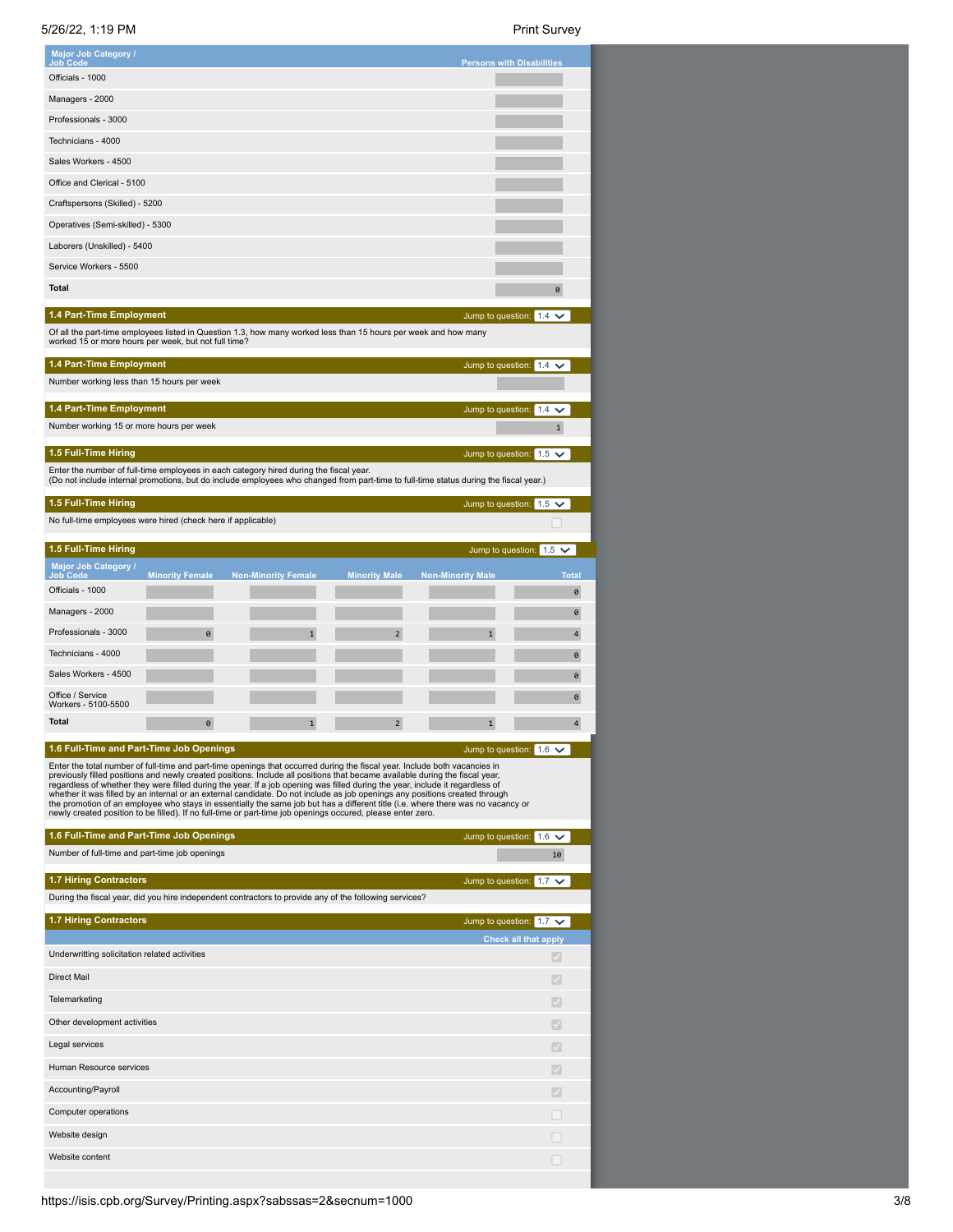# 5/26/22, 1:19 PM Print Survey

|  | Print Survey |
|--|--------------|
|--|--------------|

| Broadcasting engineering                                                                                                                                         |                |               |                           | $\mathcal{S}$                  |
|------------------------------------------------------------------------------------------------------------------------------------------------------------------|----------------|---------------|---------------------------|--------------------------------|
| Engineering                                                                                                                                                      |                |               |                           |                                |
| Program director activities                                                                                                                                      |                |               |                           |                                |
| None of the above                                                                                                                                                |                |               |                           |                                |
| Comments                                                                                                                                                         |                |               |                           |                                |
| Question                                                                                                                                                         | <b>Comment</b> |               |                           |                                |
| No Comments for this section                                                                                                                                     |                |               |                           |                                |
| 2.1 Corporate Management                                                                                                                                         |                |               |                           | Jump to question: $2.1 \times$ |
|                                                                                                                                                                  | # of Employees |               | <b>Avg. Annual Salary</b> | <b>Average Tenure</b>          |
| <b>Chief Executive Officer</b>                                                                                                                                   |                | \$            |                           |                                |
| Chief Executive Officer - Joint                                                                                                                                  | 1.00           | \$            | 316,018                   | 10                             |
| <b>Chief Operations Officer</b><br>Chief Operations Officer - Joint                                                                                              |                | $\frac{4}{5}$ |                           |                                |
|                                                                                                                                                                  | 1.00           | $\frac{4}{5}$ | 171,360                   | 8                              |
| <b>Chief Financial Officer</b>                                                                                                                                   |                | $\frac{4}{5}$ |                           |                                |
| Chief Financial Officer - Joint                                                                                                                                  | 1.00           | \$            | 105,924                   | $\mathbf 1$                    |
| <b>Chief Digital Media Operations</b>                                                                                                                            |                | $\frac{4}{5}$ |                           |                                |
| Chief Digital Media Operations - Joint                                                                                                                           | 1.00           | $\frac{4}{5}$ | 150,000                   | $\mathbf{1}$                   |
| 2.1 Corporate Management                                                                                                                                         |                |               |                           | Jump to question: $2.1 \times$ |
| Please list the Other Job titles in this sub-category not listed above                                                                                           |                |               |                           |                                |
| <b>2.2 Communication and Promotions</b>                                                                                                                          |                |               |                           | Jump to question: $2.2 \times$ |
| <b>Publicity, Program Promotion Chief</b>                                                                                                                        |                | \$            |                           |                                |
| Publicity, Program Promotion Chief - Joint                                                                                                                       | 1.00           | \$            | 100,000                   | $\overline{7}$                 |
| Communication and Public Relations, Chief                                                                                                                        |                | \$            |                           |                                |
| Communication and Public Relations, Chief - Joint                                                                                                                | 1.00           | \$            | 60,000                    | $\mathbf{1}$                   |
| 2.2 Communication and Promotions                                                                                                                                 |                |               |                           |                                |
| Please list the Other Job titles in this sub-category not listed above                                                                                           |                |               |                           | Jump to question: $2.2 \times$ |
|                                                                                                                                                                  |                |               |                           |                                |
|                                                                                                                                                                  |                |               |                           |                                |
| 2.3 Programming and Productions                                                                                                                                  |                |               |                           | Jump to question: $2.3 \vee$   |
| <b>Programming Director</b>                                                                                                                                      | 1.00           | $\frac{4}{5}$ | 99,690                    | 7                              |
| Programming Director - Joint                                                                                                                                     |                | \$            |                           |                                |
| Production, Chief                                                                                                                                                |                | \$            |                           |                                |
| Production, Chief - Joint                                                                                                                                        | 1.00           | \$            | 104,293                   | 28                             |
| Executive Producer                                                                                                                                               | 4.00           | \$            | 90,780                    | 11                             |
| Executive Producer - Joint                                                                                                                                       |                | \$            |                           |                                |
| Producer                                                                                                                                                         | 5.00           | \$            | 61,871                    | 5                              |
| Producer - Joint                                                                                                                                                 |                | \$            |                           |                                |
| 2.3 Programming and Productions                                                                                                                                  |                |               |                           | Jump to question: $2.3 \times$ |
| Please list the Other Job titles in this sub-category not listed above                                                                                           |                |               |                           |                                |
| Anchor/Host #of Employees - 5 Average Sal - 71488 Average tenure - 8 years Director of Content #of Employees - 1 Average Sal - 99329<br>Average Tenure - 8 years |                |               |                           |                                |
| 2.4 Development and Fundraising                                                                                                                                  |                |               |                           | Jump to question: $2.4 \times$ |
|                                                                                                                                                                  |                | \$            |                           |                                |
| <b>Development, Chief</b><br>Development, Chief - Joint                                                                                                          |                | \$            |                           |                                |
| Member Services, Chief                                                                                                                                           |                | \$            |                           |                                |
| Member Services, Chief - Joint                                                                                                                                   | 1.00           | \$            | 91,800                    | 5                              |
| Membership Fundraising, Chief                                                                                                                                    |                | \$            |                           |                                |
| Membership Fundraising, Chief - Joint                                                                                                                            | 1.00           | \$            | 56,460                    | $\overline{4}$                 |
| <b>Major Giving Fundraising Chief</b>                                                                                                                            |                | \$            |                           |                                |
| Major Giving Fundraising Chief - Joint                                                                                                                           |                | \$            | 0                         |                                |
| On-Air Fundraising, Chief                                                                                                                                        |                | \$            |                           |                                |
| On-Air Fundraising, Chief - Joint                                                                                                                                |                | \$            |                           |                                |
| <b>Auction Fundraising, Chief</b>                                                                                                                                |                | \$            |                           |                                |
| Auction Fundraising, Chief - Joint                                                                                                                               |                | \$            |                           |                                |
|                                                                                                                                                                  |                |               |                           |                                |
| 2.4 Development and Fundraising<br>Please list the Other Job titles in this sub-category not listed above                                                        |                |               |                           | Jump to question: $2.4 \times$ |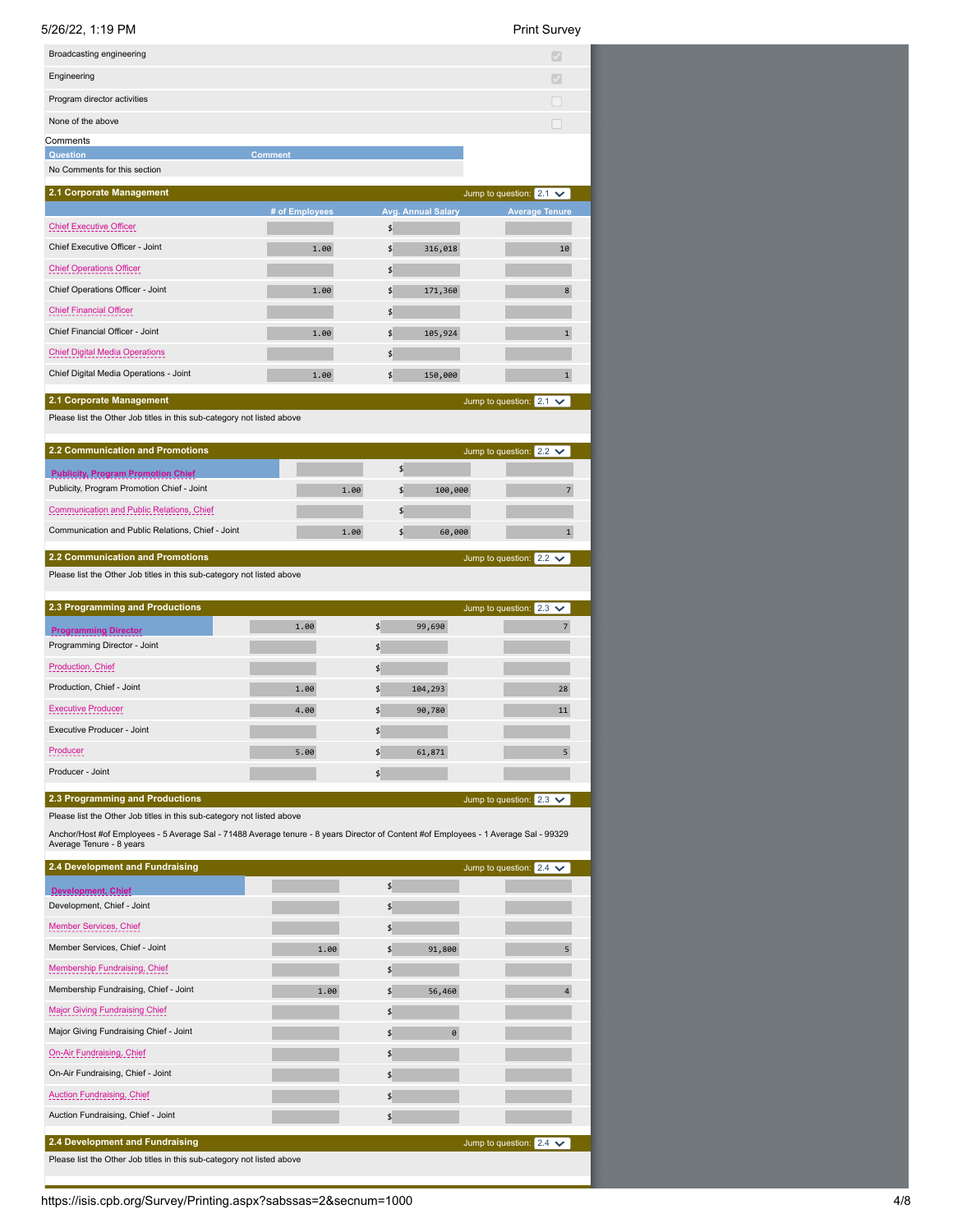| 5/26/22, 1:19 PM                                                                                                    |      |      |                           |         | <b>Print Survey</b>            |
|---------------------------------------------------------------------------------------------------------------------|------|------|---------------------------|---------|--------------------------------|
| 2.5 Underwritting and Grant Sollicitation                                                                           |      |      |                           |         | Jump to question: $2.5 \times$ |
| <b>Underwriting, Chief</b>                                                                                          |      |      | $\frac{4}{5}$             |         |                                |
| Underwriting, Chief - Joint                                                                                         |      |      | \$                        |         |                                |
| <b>Corporate Underwriting, Chief</b>                                                                                |      |      | \$                        |         |                                |
| Corporate Underwriting, Chief - Joint                                                                               |      | 1.00 | \$                        | 91,800  | 4                              |
| Foundation Underwriting, Chief                                                                                      |      |      | \$                        |         |                                |
| Foundation Underwriting, Chief - Joint                                                                              |      |      | \$                        |         |                                |
| Government Grants Solicitation, Chief                                                                               |      |      | \$                        |         |                                |
| Government Grants Solicitation, Chief - Joint                                                                       |      |      | \$                        |         |                                |
|                                                                                                                     |      |      |                           |         |                                |
| 2.5 Underwritting and Grant Sollicitation<br>Please list the Other Job titles in this sub-category not listed above |      |      |                           |         | Jump to question: $2.5 \times$ |
| 2.6 Broadcast Engineering and Information Technology                                                                |      |      |                           |         | Jump to question: $2.6 \times$ |
| <b>Operations and Engineering, Chief</b>                                                                            |      |      | \$                        |         |                                |
| Operations and Engineering, Chief - Joint                                                                           |      | 1.00 | \$                        | 93,840  | 4                              |
| Engineering Chief                                                                                                   |      |      | \$                        |         |                                |
| Engineering Chief - Joint                                                                                           |      |      | \$                        |         |                                |
| <b>Broadcast Engineer 1</b>                                                                                         |      |      | \$                        |         |                                |
| Broadcast Engineer 1 - Joint                                                                                        |      | 2.00 | \$                        | 67,220  | 24                             |
| <b>Production Engineer</b>                                                                                          |      |      | \$                        |         |                                |
| Production Engineer - Joint                                                                                         |      |      | \$                        |         |                                |
| Facilities, Satellite and Tower Maintenance, Chief                                                                  |      |      | \$                        |         |                                |
| Facilities, Satellite and Tower Maintenance, Chief - Joint                                                          |      |      | \$                        |         |                                |
| <b>Technical Operations, Chief</b>                                                                                  |      |      | \$                        |         |                                |
| Technical Operations, Chief - Joint                                                                                 |      |      | \$                        |         |                                |
| Information Technology, Director                                                                                    |      |      | \$                        |         |                                |
| Information Technology, Director - Joint                                                                            |      |      | \$                        | 0       |                                |
| Web Administrator/Web Master                                                                                        |      |      | \$                        |         |                                |
| Web Administrator/Web Master - Joint                                                                                |      | 2.00 | \$                        | 69,425  | 12                             |
| 2.6 Broadcast Engineering and Information Technology                                                                |      |      |                           |         | Jump to question: $2.6 \times$ |
| Please list the Other Job titles in this sub-category not listed above                                              |      |      |                           |         |                                |
| 2.7 Journalists, Announcers, Broadcast and Traffic                                                                  |      |      |                           |         | Jump to question: $2.7 \times$ |
| <b>News / Current Affairs Director</b>                                                                              | 1.00 |      | \$                        | 121,000 | 20                             |
| News / Current Affairs Director - Joint                                                                             |      |      | $\boldsymbol{\mathsf{S}}$ |         |                                |
| <b>Music Director</b>                                                                                               |      |      | $\boldsymbol{\mathsf{S}}$ |         |                                |
| Music Librarian/Programmer                                                                                          |      |      | $\frac{4}{5}$             |         |                                |
| Announcer / On-Air Talent                                                                                           | 4.00 |      | $\frac{4}{5}$             | 76,070  | $\overline{4}$                 |
| Announcer / On-Air Talent - Joint                                                                                   |      |      | \$                        |         |                                |
| <b>Reporter</b>                                                                                                     | 5.00 |      | $\frac{4}{5}$             | 59,000  | 3                              |
| Reporter - Joint                                                                                                    |      |      | \$                        |         |                                |
| <b>Public Information Assistant</b>                                                                                 |      |      | \$                        |         |                                |
| Public Information Assistant - Joint                                                                                |      |      | \$                        |         |                                |
| <b>Broadcast Supervisor</b>                                                                                         |      |      | \$                        |         |                                |
| Broadcast Supervisor - Joint                                                                                        |      |      | \$                        |         |                                |
| Director of Continuity / Traffic                                                                                    |      |      |                           |         |                                |
|                                                                                                                     |      |      | \$                        |         |                                |
| Director of Continuity / Traffic - Joint                                                                            |      |      | \$                        |         |                                |
| 2.7 Journalists, Announcers, Broadcast and Traffic                                                                  |      |      |                           |         | Jump to question: $2.7 \times$ |
| Please list the Other Job titles in this sub-category not listed above                                              |      |      |                           |         |                                |
| 2.8 Education and Community Engagement                                                                              |      |      |                           |         | Jump to question: $2.8 \times$ |
| <b>Education, Chief</b>                                                                                             |      |      | \$                        |         |                                |
| Education, Chief - Joint                                                                                            | 1.00 |      | \$                        | 74,200  | 22                             |
| <b>Volunteer Coordinator</b>                                                                                        |      |      | \$                        |         |                                |
| Volunteer Coordinator - Joint                                                                                       |      |      | \$                        |         |                                |

https://isis.cpb.org/Survey/Printing.aspx?sabssas=2&secnum=1000 5/8 Events Coordinator  $\blacklozenge$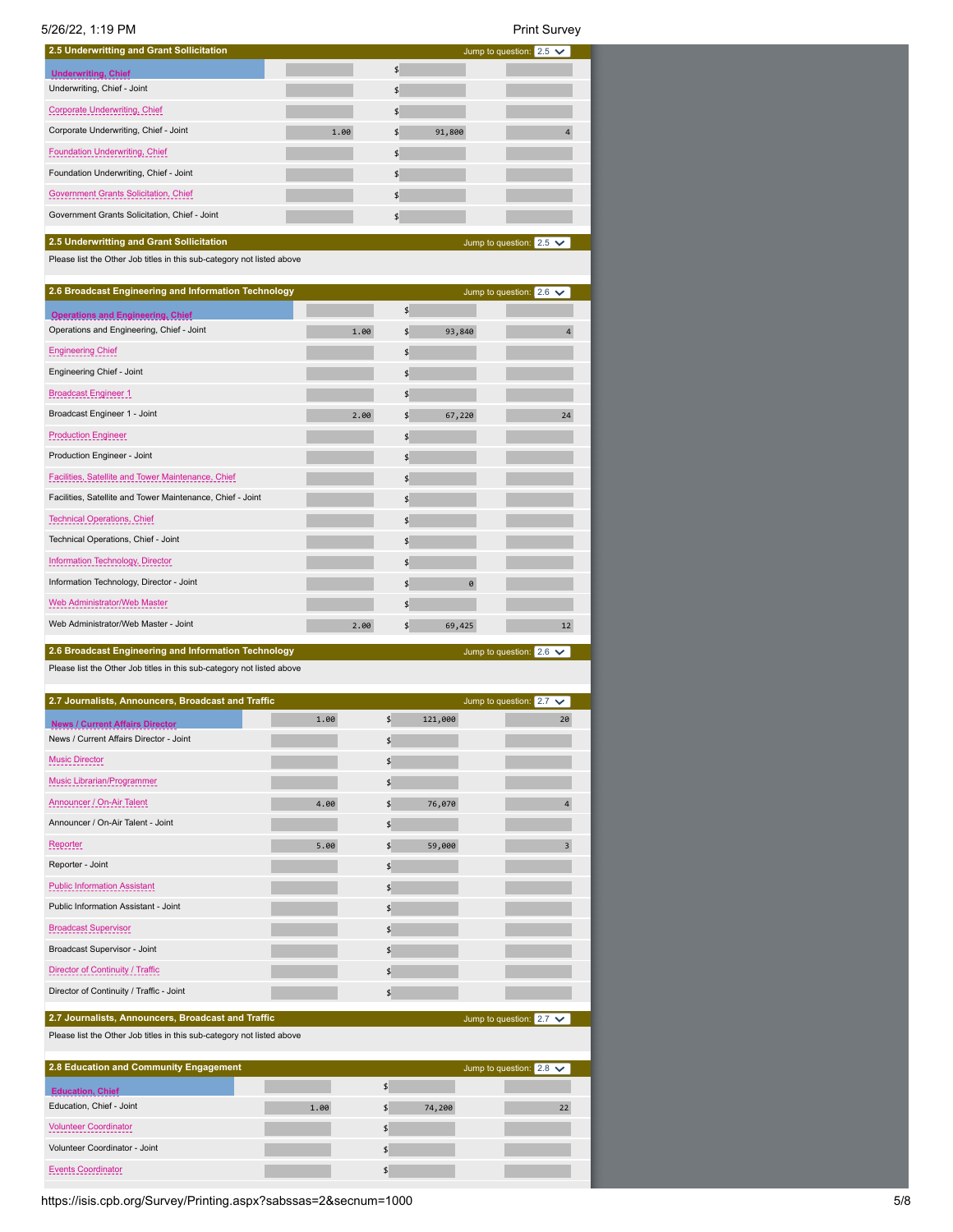| Events Coordinator - Joint<br>$\frac{4}{5}$<br><b>Section 2. Average Salary Totals</b><br>$\frac{4}{5}$<br>36.00<br>2060751<br>181<br>2.8 Education and Community Engagement<br>Jump to question: $2.8 \times$<br>Please list the Other Job titles in this sub-category not listed above<br>Comments |
|------------------------------------------------------------------------------------------------------------------------------------------------------------------------------------------------------------------------------------------------------------------------------------------------------|
|                                                                                                                                                                                                                                                                                                      |
|                                                                                                                                                                                                                                                                                                      |
|                                                                                                                                                                                                                                                                                                      |
|                                                                                                                                                                                                                                                                                                      |
|                                                                                                                                                                                                                                                                                                      |
| <b>Comment</b><br><b>Question</b><br>No Comments for this section                                                                                                                                                                                                                                    |
| 3.1 Governing Board Method of Selection<br>Jump to question: $3.1 \checkmark$                                                                                                                                                                                                                        |
| Enter the number of governing board members (including the chairperson and both voting and non-voting                                                                                                                                                                                                |
| ex-officio members) who are selected by the following methods:                                                                                                                                                                                                                                       |
| 3.1 Governing Board Method of Selection<br>Jump to question: $3.1 \times$<br>Ex-Officio (Automatic membership because of another office held)<br>$\pmb{\Theta}$                                                                                                                                      |
|                                                                                                                                                                                                                                                                                                      |
| 3.1 Governing Board Method of Selection<br>Jump to question: $3.1 \times$<br>Appointed by government legislative body (including school board)<br>10                                                                                                                                                 |
| or other government official (e.g. governor)                                                                                                                                                                                                                                                         |
| 3.1 Governing Board Method of Selection<br>Jump to question: 3.1<br>$\checkmark$                                                                                                                                                                                                                     |
| Elected by community/membership<br>0                                                                                                                                                                                                                                                                 |
| 3.1 Governing Board Method of Selection<br>Jump to question: $3.1 \times$                                                                                                                                                                                                                            |
| Other (please specify below)<br>$\theta$                                                                                                                                                                                                                                                             |
| 3.1 Governing Board Method of Selection<br>Jump to question: $3.1 \times$                                                                                                                                                                                                                            |
|                                                                                                                                                                                                                                                                                                      |
| 3.1 Governing Board Method of Selection<br>Jump to question: $3.1 \checkmark$                                                                                                                                                                                                                        |
| Elected by board of directors itself (self-perpetuating body)<br>0                                                                                                                                                                                                                                   |
| 3.1 Governing Board Method of Selection<br>Jump to question: $3.1 \times$                                                                                                                                                                                                                            |
| Total number of board members (Automatic total of the above)<br>10                                                                                                                                                                                                                                   |
| 3.2 Governing Board Members<br>Jump to question: $3.2 \times$                                                                                                                                                                                                                                        |
| Please report the racial or ethnic group of the members of your governing board by gender. Please also report the<br>number of governing board members with a disability.                                                                                                                            |
| <b>3.2 Governing Board Members</b><br>Jump to question: $3.2 \times$                                                                                                                                                                                                                                 |
| For minority group identification, please refer to "Instructions and Definitions" in the Employment subsection.                                                                                                                                                                                      |
|                                                                                                                                                                                                                                                                                                      |
| 3.2 Governing Board Members<br>Jump to question: $3.2 \times$                                                                                                                                                                                                                                        |
| More Than<br>Asian / Pacific<br><b>White, Non-Hispanic</b><br><b>Tota</b><br><b>African American</b><br><b>Hispanic</b><br><b>Native American</b><br><b>One Race</b>                                                                                                                                 |
| Female<br>$\mathbf{1}$<br>$\mathbf{1}$<br>Board<br>Members                                                                                                                                                                                                                                           |
| Male<br>$\mathbf{1}$<br>$\overline{2}$<br>0<br>$\mathbf{1}$<br>5<br>0<br>9                                                                                                                                                                                                                           |
| Board<br>Members                                                                                                                                                                                                                                                                                     |
| <b>Total</b><br>$\mathbf 1$<br>$\mathbf{1}$<br>2<br>6<br>$\theta$<br>10                                                                                                                                                                                                                              |
| <b>3.2 Governing Board Members</b><br>Jump to question: $3.2 \times$                                                                                                                                                                                                                                 |
| Number of Vacant Positions<br>0                                                                                                                                                                                                                                                                      |
| 3.2 Governing Board Members<br>Jump to question: $3.2 \times$                                                                                                                                                                                                                                        |
| Total Number of Board Members (Total should equal the total reported in Question 3.1.)<br>10                                                                                                                                                                                                         |
| 3.2 Governing Board Members<br>Jump to question: $3.2 \times$                                                                                                                                                                                                                                        |
| Number of Board Members with disabilities                                                                                                                                                                                                                                                            |
| Comments<br><b>Question</b><br><b>Comment</b>                                                                                                                                                                                                                                                        |
| As self-reported                                                                                                                                                                                                                                                                                     |
| 4.1 Community Outreach Activities<br>Jump to question: $4.1 \vee$                                                                                                                                                                                                                                    |
| Did the grant recipient engage in any of the following community outreach services, and, if so, did the outreach activity have a specific,<br>formal component designed to be of special service to either the educational community or minority and/or other diverse audiences?                     |
| 4.1 Community Outreach Activities<br>Jump to question: $4.1 \vee$                                                                                                                                                                                                                                    |
| Yes/No                                                                                                                                                                                                                                                                                               |
| Produce public service announcemnts?<br>No                                                                                                                                                                                                                                                           |
| Did the public service announcements have a specific, formal component designed to be of special service to the educational<br>No<br>community?                                                                                                                                                      |
| Did the public service announcements have a specific, formal component designed to be of special service to the minority<br>No                                                                                                                                                                       |
| community and/or diverse audiences?<br>Broadcast community activities information (e.g., community bulletin board, series highlighting local nonprofit agencies)?<br>Yes                                                                                                                             |
| Did the community activities information broadcast have a specific, formal component designed to be of special service to the<br>Yes<br>educational community?                                                                                                                                       |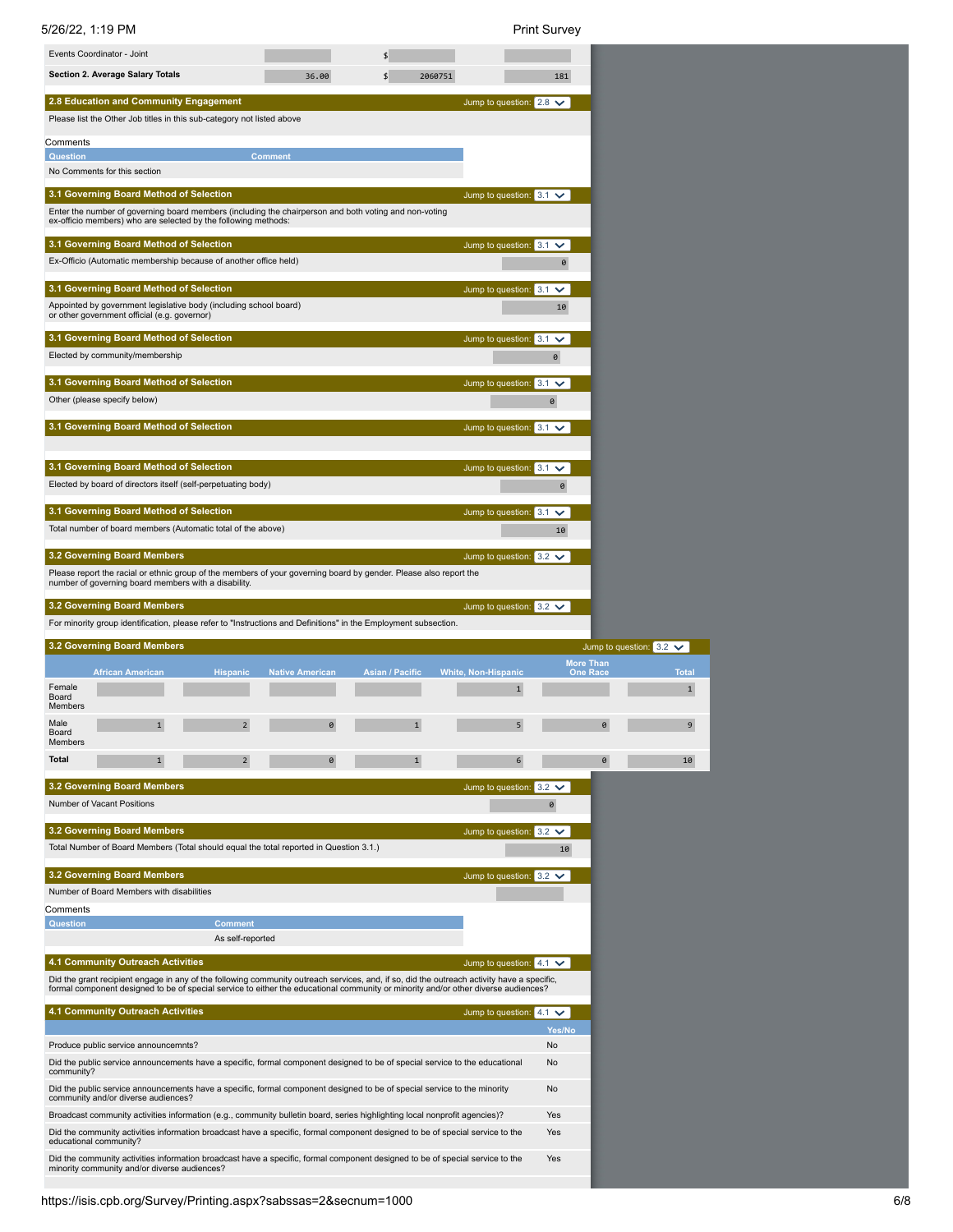| 5/26/22, 1:19 PM                                                                                                                                                                                                                                                                                                                                                                                                                                                                                                                                                                                                                                                                                                                               |                                       |                                                                                                                                                                                                                                                                                                                                                                                                                                                               | <b>Print Survey</b>                |
|------------------------------------------------------------------------------------------------------------------------------------------------------------------------------------------------------------------------------------------------------------------------------------------------------------------------------------------------------------------------------------------------------------------------------------------------------------------------------------------------------------------------------------------------------------------------------------------------------------------------------------------------------------------------------------------------------------------------------------------------|---------------------------------------|---------------------------------------------------------------------------------------------------------------------------------------------------------------------------------------------------------------------------------------------------------------------------------------------------------------------------------------------------------------------------------------------------------------------------------------------------------------|------------------------------------|
| Produce/distribute informational materials based on local or national programming?                                                                                                                                                                                                                                                                                                                                                                                                                                                                                                                                                                                                                                                             |                                       |                                                                                                                                                                                                                                                                                                                                                                                                                                                               | Yes                                |
| Did the informational programming materials have a specific, formal component designed to be of special service to the<br>educational community?                                                                                                                                                                                                                                                                                                                                                                                                                                                                                                                                                                                               |                                       |                                                                                                                                                                                                                                                                                                                                                                                                                                                               | <b>No</b>                          |
| Did the informational programming materials have a specific, formal component designed to be of special service to the minority<br>community and/or diverse audiences?                                                                                                                                                                                                                                                                                                                                                                                                                                                                                                                                                                         |                                       |                                                                                                                                                                                                                                                                                                                                                                                                                                                               | Yes                                |
| Host community events (e.g. benefit concerts, neighborhood festivals)?                                                                                                                                                                                                                                                                                                                                                                                                                                                                                                                                                                                                                                                                         |                                       |                                                                                                                                                                                                                                                                                                                                                                                                                                                               | No                                 |
| Did the community events have a specific, formal component designed to be of special service to the educational community?<br>Did the community events have a specific, formal component designed to be of special service to the minority community and/or                                                                                                                                                                                                                                                                                                                                                                                                                                                                                    |                                       |                                                                                                                                                                                                                                                                                                                                                                                                                                                               | No<br>No                           |
| diverse audiences?                                                                                                                                                                                                                                                                                                                                                                                                                                                                                                                                                                                                                                                                                                                             |                                       |                                                                                                                                                                                                                                                                                                                                                                                                                                                               |                                    |
| Provide locally created content for your own or another community-based computer network/web site?                                                                                                                                                                                                                                                                                                                                                                                                                                                                                                                                                                                                                                             |                                       |                                                                                                                                                                                                                                                                                                                                                                                                                                                               | Yes                                |
| Did the locally created web content have a specific, formal component designed to be of special service to the educational<br>community?                                                                                                                                                                                                                                                                                                                                                                                                                                                                                                                                                                                                       |                                       |                                                                                                                                                                                                                                                                                                                                                                                                                                                               | Yes                                |
| Did the locally created web content have a specific, formal component designed to be of special service to the minority<br>community and/or diverse audiences?                                                                                                                                                                                                                                                                                                                                                                                                                                                                                                                                                                                 |                                       |                                                                                                                                                                                                                                                                                                                                                                                                                                                               | Yes                                |
| Partner with other community agencies or organizations (e.g., local commerical TV station, Red Cross, Urban League, school<br>district)?                                                                                                                                                                                                                                                                                                                                                                                                                                                                                                                                                                                                       |                                       |                                                                                                                                                                                                                                                                                                                                                                                                                                                               | Yes                                |
| Did the partnership have a specific, formal component designed to be of special service to the educational community?                                                                                                                                                                                                                                                                                                                                                                                                                                                                                                                                                                                                                          |                                       |                                                                                                                                                                                                                                                                                                                                                                                                                                                               | Yes                                |
| Did the partnership have a specific, formal component designed to be of special service to the minority community and/or diverse<br>audiences?                                                                                                                                                                                                                                                                                                                                                                                                                                                                                                                                                                                                 |                                       |                                                                                                                                                                                                                                                                                                                                                                                                                                                               | Yes                                |
| Comments                                                                                                                                                                                                                                                                                                                                                                                                                                                                                                                                                                                                                                                                                                                                       |                                       |                                                                                                                                                                                                                                                                                                                                                                                                                                                               |                                    |
| <b>Question</b><br><b>Comment</b><br>No Comments for this section                                                                                                                                                                                                                                                                                                                                                                                                                                                                                                                                                                                                                                                                              |                                       |                                                                                                                                                                                                                                                                                                                                                                                                                                                               |                                    |
| 5.1 Radio Programming and Production                                                                                                                                                                                                                                                                                                                                                                                                                                                                                                                                                                                                                                                                                                           |                                       | Jump to question: 5.1                                                                                                                                                                                                                                                                                                                                                                                                                                         | $\checkmark$                       |
| Instructions and Definitions:                                                                                                                                                                                                                                                                                                                                                                                                                                                                                                                                                                                                                                                                                                                  |                                       |                                                                                                                                                                                                                                                                                                                                                                                                                                                               |                                    |
| 5.1 Radio Programming and Production                                                                                                                                                                                                                                                                                                                                                                                                                                                                                                                                                                                                                                                                                                           |                                       | Jump to question: 5.1                                                                                                                                                                                                                                                                                                                                                                                                                                         | $\checkmark$                       |
| About how many original hours of station program production in each of the following categories did the grant recipient complete this year?<br>(For purposes of this survey, programming intended for national distribution is defined as all programming distributed or offered for<br>distribution to at least one station outside the grant recipients local market.)                                                                                                                                                                                                                                                                                                                                                                       |                                       |                                                                                                                                                                                                                                                                                                                                                                                                                                                               |                                    |
| 5.1 Radio Programming and Production                                                                                                                                                                                                                                                                                                                                                                                                                                                                                                                                                                                                                                                                                                           |                                       | Jump to question: 5.1                                                                                                                                                                                                                                                                                                                                                                                                                                         | $\checkmark$                       |
| Music (announcer in studio playing principally a<br>sequence of musical recording)                                                                                                                                                                                                                                                                                                                                                                                                                                                                                                                                                                                                                                                             | <b>For National Distribution</b><br>0 | <b>For Local Distribution/All Other</b><br>0                                                                                                                                                                                                                                                                                                                                                                                                                  | <b>Total</b><br>0                  |
| Arts and Cultural (includes live or narrated<br>performances, interviews, and discussions, in the<br>form of extended coverage and broadcast time<br>devote to artistic and/or cultural subject matter)                                                                                                                                                                                                                                                                                                                                                                                                                                                                                                                                        | 0                                     | 82                                                                                                                                                                                                                                                                                                                                                                                                                                                            | 82                                 |
| News and Public Affairs (includes regular<br>coverage of news events, such as that produced<br>by a newsroom, and public issues-driven listener                                                                                                                                                                                                                                                                                                                                                                                                                                                                                                                                                                                                | 0                                     | 815                                                                                                                                                                                                                                                                                                                                                                                                                                                           | 815                                |
| participation, interview and discussion programs)<br>Documentary (includes highly produced longform<br>stand alone or series of programs, principally<br>devoted to in-depth investigation, exploration, or<br>examination of a single or related multiple                                                                                                                                                                                                                                                                                                                                                                                                                                                                                     |                                       | 5                                                                                                                                                                                                                                                                                                                                                                                                                                                             | 5                                  |
| subject matter)<br>All Other (incl. sports and religious - Do NOT                                                                                                                                                                                                                                                                                                                                                                                                                                                                                                                                                                                                                                                                              |                                       |                                                                                                                                                                                                                                                                                                                                                                                                                                                               | 0                                  |
| include fundraising)<br>Total                                                                                                                                                                                                                                                                                                                                                                                                                                                                                                                                                                                                                                                                                                                  | Ø                                     | 902                                                                                                                                                                                                                                                                                                                                                                                                                                                           | 902                                |
|                                                                                                                                                                                                                                                                                                                                                                                                                                                                                                                                                                                                                                                                                                                                                |                                       |                                                                                                                                                                                                                                                                                                                                                                                                                                                               |                                    |
| 5.1 Radio Programming and Production<br>Out of all these hours of station production during the year for about how many was a minority ethnic or racial group member in principal                                                                                                                                                                                                                                                                                                                                                                                                                                                                                                                                                              |                                       |                                                                                                                                                                                                                                                                                                                                                                                                                                                               | Jump to question: $5.1 \vee$       |
| charge of the production? (Minority ethnic or racial groups refer to: African-American, Hispanic, Native American and Asian<br>American/Pacific Islander.)                                                                                                                                                                                                                                                                                                                                                                                                                                                                                                                                                                                     |                                       |                                                                                                                                                                                                                                                                                                                                                                                                                                                               |                                    |
| 5.1 Radio Programming and Production                                                                                                                                                                                                                                                                                                                                                                                                                                                                                                                                                                                                                                                                                                           |                                       |                                                                                                                                                                                                                                                                                                                                                                                                                                                               | Jump to question: $5.1 \checkmark$ |
| Approx Number of Original Program Hours<br>Comments                                                                                                                                                                                                                                                                                                                                                                                                                                                                                                                                                                                                                                                                                            |                                       |                                                                                                                                                                                                                                                                                                                                                                                                                                                               | 322                                |
| <b>Question</b><br><b>Comment</b>                                                                                                                                                                                                                                                                                                                                                                                                                                                                                                                                                                                                                                                                                                              |                                       |                                                                                                                                                                                                                                                                                                                                                                                                                                                               |                                    |
| No Comments for this section                                                                                                                                                                                                                                                                                                                                                                                                                                                                                                                                                                                                                                                                                                                   |                                       |                                                                                                                                                                                                                                                                                                                                                                                                                                                               |                                    |
| 6.1 Telling Public Radio's Story                                                                                                                                                                                                                                                                                                                                                                                                                                                                                                                                                                                                                                                                                                               |                                       |                                                                                                                                                                                                                                                                                                                                                                                                                                                               | Jump to question: $6.1 \vee$       |
| The purpose of this section is to give you an opportunity to tell us and your<br>community about the activities you have engaged in to address community needs<br>by outlining key services provided, and the local value and impact of those<br>services. Please report on activities that occured in Fiscal Year 2021. Responses<br>may be shared with Congress or the public. Grantees are required to post a copy<br>of this report (Section 6 only) to their website no later than ten (10) days after the<br>submission of the report to CPB. CPB recommends placing the report in an<br>"About" or similar section on your website. This section had previously been<br>optional. Response to this section of the SAS is now mandatory. |                                       | Joint licensee Grantees that have filed a 2021<br>Local Content and Services Report as part of<br>meeting the requirement for TV CSG funding may<br>state they have done so in the corresponding<br>questions below, so long as all of the questions<br>below were addressed as they relate to radio<br>operations in such report. You must include the<br>date the report was submitted to CPB along with<br>the TV Grantee ID under which it was submitted. |                                    |
| 6.1 Telling Public Radio's Story                                                                                                                                                                                                                                                                                                                                                                                                                                                                                                                                                                                                                                                                                                               |                                       |                                                                                                                                                                                                                                                                                                                                                                                                                                                               | Jump to question: $6.1 \vee$       |
| 1. Describe your overall goals and approach to address identified community issues, needs, and interests through your station's vital local<br>services, such as multiplatform long and short-form content, digital and in-person engagement, education services, community information,<br>partnership support, and other activities, and audiences you reached or new audiences you engaged.                                                                                                                                                                                                                                                                                                                                                 |                                       |                                                                                                                                                                                                                                                                                                                                                                                                                                                               |                                    |
| Please see KUHT Local Content and Services report, filed on Feb 3, 2022 (KUHT Entity ID #1874).                                                                                                                                                                                                                                                                                                                                                                                                                                                                                                                                                                                                                                                |                                       |                                                                                                                                                                                                                                                                                                                                                                                                                                                               |                                    |
| 6.1 Telling Public Radio's Story<br>2. Describe key initiatives and the variety of partners with whom you collaborated, including other public media outlets, community nonprofits,                                                                                                                                                                                                                                                                                                                                                                                                                                                                                                                                                            |                                       |                                                                                                                                                                                                                                                                                                                                                                                                                                                               | Jump to question: $6.1 \checkmark$ |
| government agencies, educational institutions, the business community, teachers and parents, etc. This will illustrate the many ways you're<br>connected across the community and engaged with other important organizations in the area.                                                                                                                                                                                                                                                                                                                                                                                                                                                                                                      |                                       |                                                                                                                                                                                                                                                                                                                                                                                                                                                               |                                    |
| Please see KUHT Local Content and Services report, filed on Feb 3, 2022 (KUHT Entity ID #1874).                                                                                                                                                                                                                                                                                                                                                                                                                                                                                                                                                                                                                                                |                                       |                                                                                                                                                                                                                                                                                                                                                                                                                                                               |                                    |
| 6.1 Telling Public Radio's Story                                                                                                                                                                                                                                                                                                                                                                                                                                                                                                                                                                                                                                                                                                               |                                       |                                                                                                                                                                                                                                                                                                                                                                                                                                                               | Jump to question: $6.1 \vee$       |

3. What impact did your key initiatives and partnerships have in your community? Describe any known measurable impact, such as increased<br>awareness, learning or understanding about particular issues. Describe indicators of